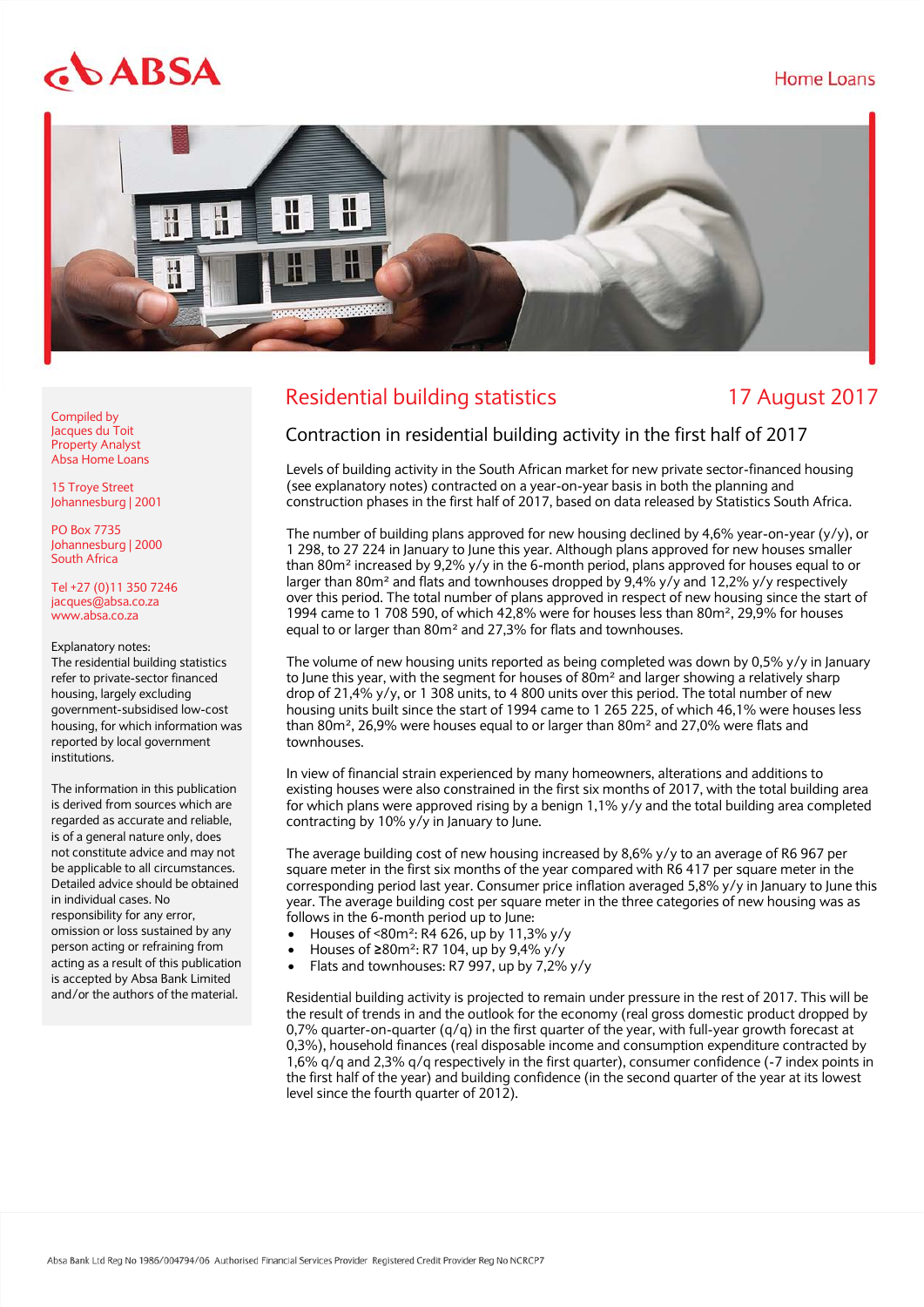## **Residential building activity: January - June<sup>1</sup>**

| Segment                            | Building plans approved |                   |            |                |                     |               | <b>Buildings completed</b> |                   |            |                |                    |            |
|------------------------------------|-------------------------|-------------------|------------|----------------|---------------------|---------------|----------------------------|-------------------|------------|----------------|--------------------|------------|
|                                    | Units                   | <b>Units 2017</b> |            | m <sup>2</sup> | Building area 2017  |               | Units                      | <b>Units 2017</b> |            | m <sup>2</sup> | Building area 2017 |            |
|                                    | 2016                    | <b>Number</b>     | $% \Delta$ | 2016           | m <sup>2</sup>      | $% \triangle$ | 2016                       | Number            | $% \Delta$ | 2016           | m <sup>2</sup>     | $% \Delta$ |
| Houses of <80m <sup>2</sup>        | 9 1 2 9                 | 9973              | 9.2        | 435 839        | 470 860             | 8.0           | 7 259                      | 8 1 2 7           | 12.0       | 352 091        | 386 447            | 9.8        |
| Houses of $\geq 80$ m <sup>2</sup> | 7991                    | 7 2 4 3           | $-9.4$     | 2 152 781      | 959 660             | $-9.0$        | 6 1 0 8                    | 4 800             | $-21.4$    | 465 371        | 1 312 603          | $-10.4$    |
| Flats and tow nhouses              | 11 402                  | 10 008            | $-12.2$    | 108 972        | 162 589             | 4.8           | 6910                       | 7 2 4 9           | 4.9        | 646 846        | 703 051            | 8.7        |
| Total                              | 28 5 22                 | 27 224            | $-4.6$     |                | 3 697 592 3 593 109 | $-2.8$        | 20 277                     | 20 176            | $-0.5$     | 2 4 64 3 0 8   | 2 402 101          | $-2.5$     |

1 Private-sector financed

Source: Stats SA

| Residential building activity by province <sup>1</sup> |            |                |           |         |         |                            |            |           |         |            |         |           |
|--------------------------------------------------------|------------|----------------|-----------|---------|---------|----------------------------|------------|-----------|---------|------------|---------|-----------|
| Building plans approved                                |            |                |           |         |         |                            |            |           |         |            |         |           |
| Segment                                                | Period     | Variable       | <b>WC</b> | EC      | NC      | <b>FS</b>                  | <b>KZN</b> | <b>NW</b> | GAU     | <b>MPU</b> | LIM     | SA        |
| Total new                                              | Jan-Jun 16 | Number         | 8579      | 1585    | 164     | 1 2 2 9                    | 2 9 3 5    | 1 0 8 5   | 10 912  | 1 560      | 473     | 28 5 22   |
| houses.                                                | January -  | Number         | 9513      | 1785    | 95      | 935                        | 2666       | 2 6 2 6   | 7917    | 1 1 2 0    | 567     | 27 224    |
| flats and                                              | June       | % change       | 10.9      | 12.6    | $-42.1$ | $-23.9$                    | $-9.2$     | 142.0     | $-27.4$ | $-28.2$    | 19.9    | $-4.6$    |
| townhouses                                             | 2017       | % of SA        | 34.9      | 6.6     | 0.3     | 3.4                        | 9.8        | 9.6       | 29.1    | 4.1        | 2.1     | 100.0     |
| Alterations                                            | Jan-Jun 16 | m <sup>2</sup> | 413 602   | 121 735 | 24 343  | 70 726                     | 170 884    | 70 457    | 463 847 | 79 125     | 31 198  | 1 445 917 |
| and additions                                          | January -  | m <sup>2</sup> | 403 489   | 140 988 | 17 165  | 67 015                     | 194 831    | 62 055    | 443 417 | 59 643     | 28 190  | 1 416 793 |
| to existing                                            | June       | % change       | $-2.4$    | 15.8    | $-29.5$ | $-5.2$                     | 14.0       | $-11.9$   | $-4.4$  | $-24.6$    | $-9.6$  | $-2.0$    |
| houses                                                 | 2017       | % of SA        | 28.5      | 10.0    | 1.2     | 4.7                        | 13.8       | 4.4       | 31.3    | 4.2        | 2.0     | 100.0     |
|                                                        |            |                |           |         |         | <b>Buildings completed</b> |            |           |         |            |         |           |
| Segment                                                | Period     | Variable       | <b>WC</b> | EC      | NC      | <b>FS</b>                  | <b>KZN</b> | <b>NW</b> | GAU     | <b>MPU</b> | LIM     | SA        |
| Total new                                              | Jan-Jun 16 | Number         | 5 2 6 5   | 793     | 39      | 1 4 5 5                    | 890        | 1511      | 8774    | 1 1 6 7    | 383     | 20 277    |
| houses,                                                | January -  | Number         | 6 0 87    | 548     | 47      | 552                        | 1 1 7 8    | 737       | 9514    | 741        | 772     | 20 176    |
| flats and                                              | June       | % change       | 15.6      | $-30.9$ | 20.5    | $-62.1$                    | 32.4       | $-51.2$   | 8.4     | $-36.5$    | 101.6   | $-0.5$    |
| townhouses                                             | 2017       | % of SA        | 30.2      | 2.7     | 0.2     | 2.7                        | 5.8        | 3.7       | 47.2    | 3.7        | 3.8     | 100.0     |
| Alterations                                            | Jan-Jun 16 | m <sup>2</sup> | 234 307   | 27 158  | 22 697  | 16 554                     | 77 599     | 62 378    | 122 236 | 37 892     | 3636    | 604 457   |
| and additions                                          | January -  | m <sup>2</sup> | 274 944   | 49 4 24 | 8 1 4 3 | 13 501                     | 57 271     | 26 447    | 120 361 | 19 0 24    | 1847    | 570 962   |
| to existing                                            | June       | % change       | 17.3      | 82.0    | $-64.1$ | $-18.4$                    | $-26.2$    | $-57.6$   | $-1.5$  | $-49.8$    | $-49.2$ | $-5.5$    |
| houses                                                 | 2017       | % of SA        | 48.2      | 8.7     | 1.4     | 2.4                        | 10.0       | 4.6       | 21.1    | 3.3        | 0.3     | 100.0     |

1 Private-sector financed

Source: Stats SA

| Residential building activity <sup>1</sup> |                                      |                      |               |                            |                          |             |          |                 |  |  |
|--------------------------------------------|--------------------------------------|----------------------|---------------|----------------------------|--------------------------|-------------|----------|-----------------|--|--|
| Period                                     |                                      | <b>Houses</b>        | <b>Houses</b> |                            |                          | Flats and   | Total    |                 |  |  |
|                                            |                                      | $<80$ m <sup>2</sup> |               | $\geq 80$ m <sup>2</sup>   |                          | tow nhouses |          |                 |  |  |
|                                            | Units                                | y/y % $\Delta$       | <b>Units</b>  | $y/y \% \Delta$            | Units<br>$y/y \% \Delta$ |             | Units    | $y/y \% \Delta$ |  |  |
| Building plans approved                    |                                      |                      |               |                            |                          |             |          |                 |  |  |
| 1Q 2015                                    | 4 0 1 2                              | $-35.3$              | 4 0 4 9       | 3.2                        | 4 4 9 2                  | 16.0        | 12 5 53  | $-10.3$         |  |  |
| 2Q 2015                                    | 6 1 1 2                              | 50.9                 | 4 2 4 2       | 1.0                        | 6 3 0 6                  | 7.0         | 16 660   | 17.8            |  |  |
| 3Q 2015                                    | 7630                                 | 26.1                 | 4 5 5 1       | $-4.2$                     | 4 6 5 0                  | 6.1         | 16831    | 10.8            |  |  |
| 4Q 2015                                    | 5 0 2 9                              | 14.1                 | 4 1 3 9       | $-2.6$                     | 4767                     | $-1.3$      | 13 9 35  | 3.3             |  |  |
| 1Q 2016                                    | 4 6 5 2                              | 16.0                 | 3 9 3 4       | $-2.8$                     | 5 0 20                   | 11.8        | 13 606   | 8.4             |  |  |
| 2Q 2016                                    | 4 4 7 7                              | $-26.8$              | 4 0 5 7       | $-4.4$                     | 6 3 8 2                  | 1.2         | 14 916   | $-10.5$         |  |  |
| 3Q 2016                                    | 3927                                 | $-48.5$              | 4 0 78        | $-10.4$                    | 4 6 8 3                  | 0.7         | 12 688   | $-24.6$         |  |  |
| 4Q 2016                                    | 4 2 6 2                              | $-15.3$              | 3830          | $-7.5$                     | 6927                     | 45.3        | 15 0 19  | 7.8             |  |  |
| 1Q 2017                                    | 4 0 1 1                              | $-13.8$              | 3 3 7 3       | $-14.3$                    | 5708                     | 13.7        | 13 0 9 2 | $-3.8$          |  |  |
| 2Q 2017                                    | 5 9 6 2                              | 33.2                 | 3870          | $-4.6$                     | 4 3 0 0                  | $-32.6$     | 14 132   | $-5.3$          |  |  |
|                                            |                                      |                      |               | <b>Buildings completed</b> |                          |             |          |                 |  |  |
| 1Q 2015                                    | 3527                                 | $-4.7$               | 2 708         | 12.2                       | 2 2 4 7                  | $-27.0$     | 8482     | $-7.7$          |  |  |
| 2Q 2015                                    | 4 3 9 1                              | 58.3                 | 3 1 6 1       | 33.9                       | 3 0 4 0                  | 4.0         | 10 592   | 31.5            |  |  |
| 3Q 2015                                    | 3703                                 | $-4.1$               | 3 0 7 0       | 9.4                        | 3011                     | 3.8         | 9784     | 2.2             |  |  |
| 4Q 2015                                    | 4 3 9 1                              | $-14.0$              | 3 2 2 2       | 1.7                        | 3 1 9 5                  | 8.3         | 10 808   | $-3.7$          |  |  |
| 1Q 2016                                    | 3 0 9 4                              | $-12.3$              | 2 6 6 8       | $-1.5$                     | 3505                     | 56.0        | 9 2 6 7  | 9.3             |  |  |
| 2Q 2016                                    | 4 1 6 5                              | $-5.1$               | 3 4 4 0       | 8.8                        | 3 4 0 5                  | 12.0        | 11 010   | 3.9             |  |  |
| 3Q 2016                                    | 3 5 0 4                              | $-5.4$               | 3 0 6 8       | $-0.1$                     | 2807                     | $-6.8$      | 9 3 7 9  | $-4.1$          |  |  |
| 4Q 2016                                    | 4799                                 | 9.3                  | 3 0 5 8       | $-5.1$                     | 4 0 1 4                  | 25.6        | 11 871   | 9.8             |  |  |
| 1Q 2017                                    | 3 4 0 1                              | 9.9                  | 2 2 4 0       | $-16.0$                    | 4557                     | 30.0        | 10 198   | 10.0            |  |  |
| 2Q 2017                                    | 4726                                 | 13.5                 | 2 5 6 0       | $-25.6$                    | 2692                     | $-20.9$     | 9978     | $-9.4$          |  |  |
|                                            | <sup>1</sup> Private-sector financed |                      |               |                            |                          |             |          |                 |  |  |

1 Private-sector financed

Source: Stats SA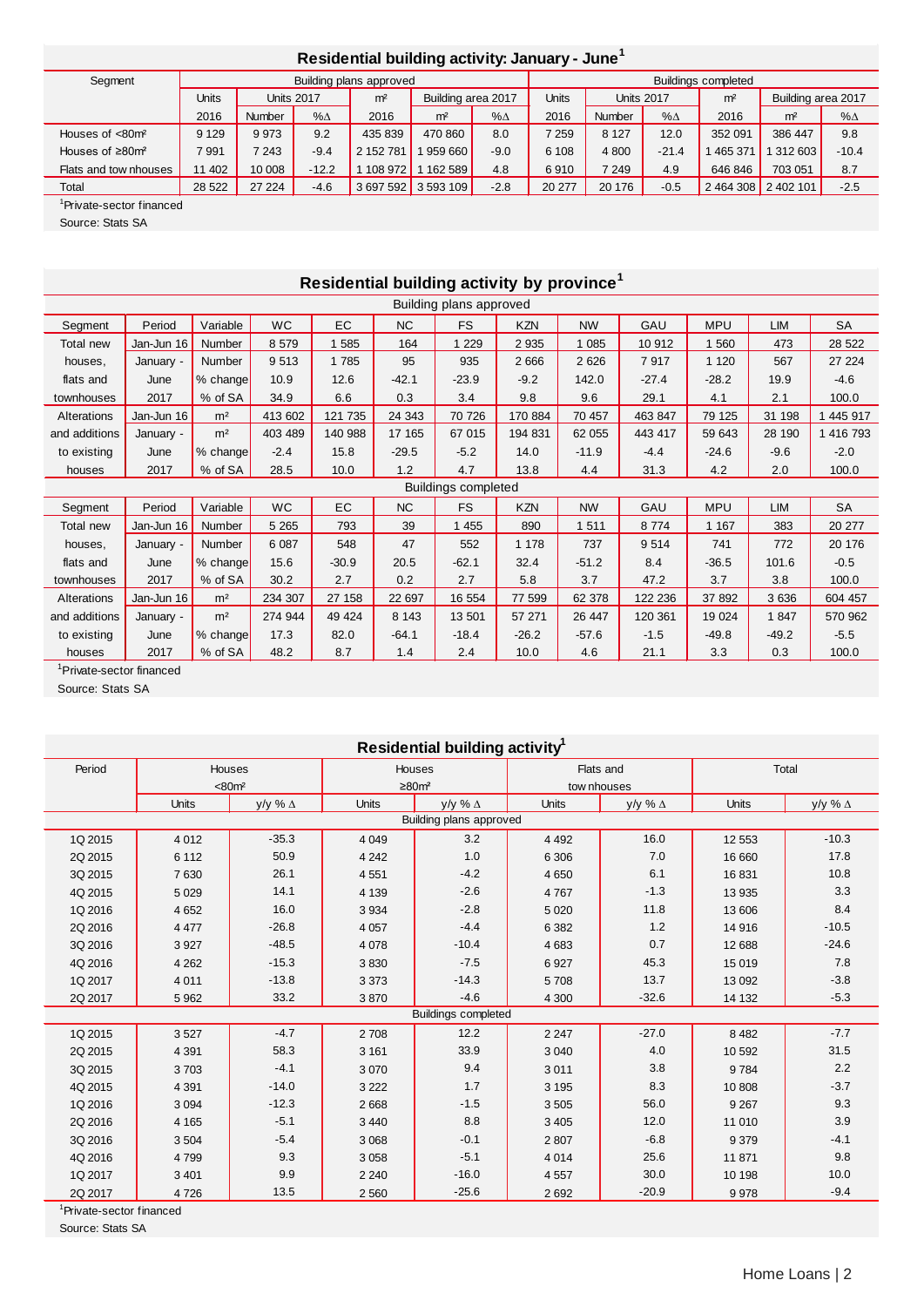



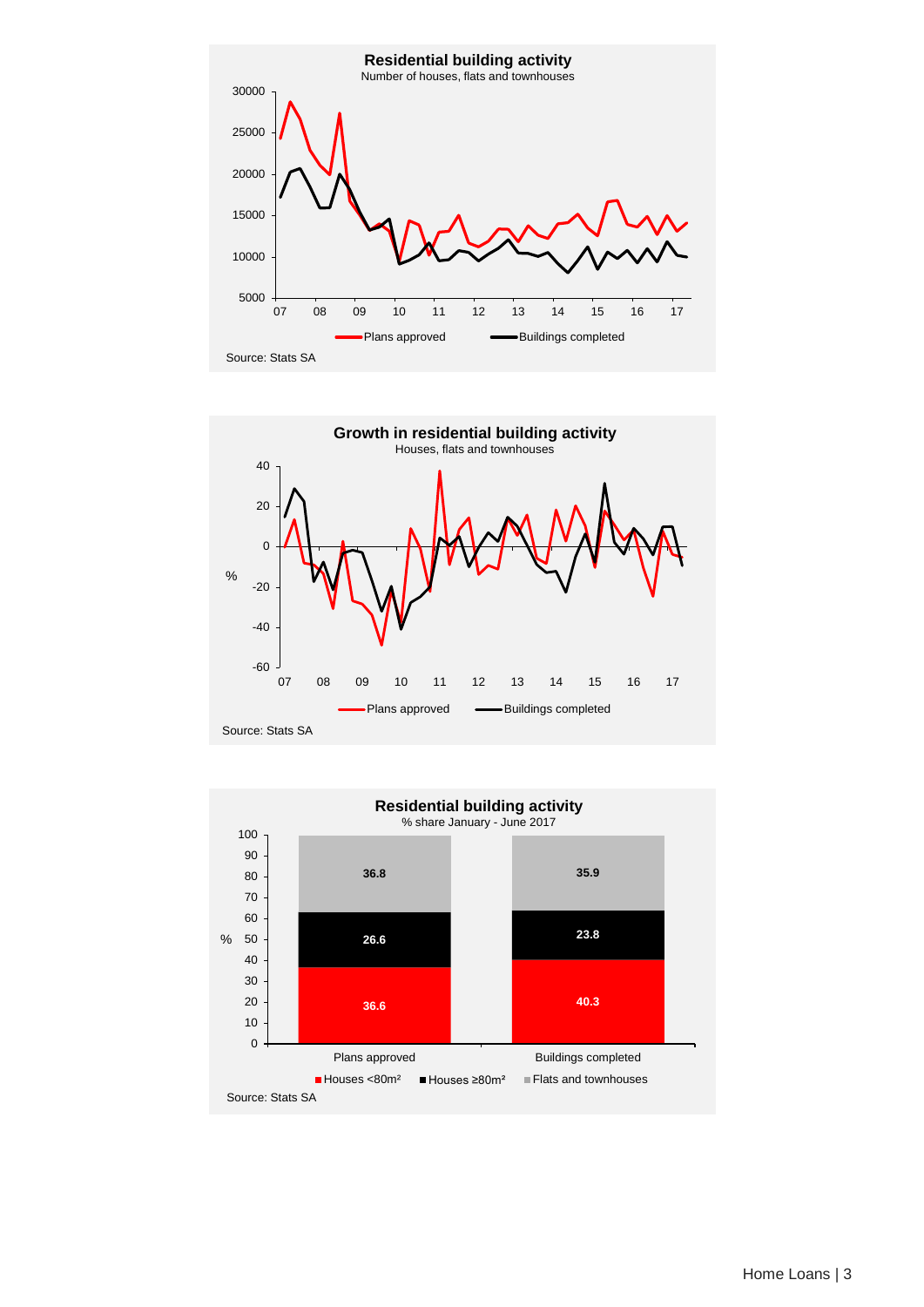



# **Alterations and additions to existing houses<sup>1</sup>**

| Period  |                | Plans approved | Completed      |          |  |  |
|---------|----------------|----------------|----------------|----------|--|--|
|         | m <sup>2</sup> | % change       | m <sup>2</sup> | % change |  |  |
| 1Q 2015 | 714 097        | $-1.8$         | 260 453        | $-24.4$  |  |  |
| 2Q 2015 | 782 355        | 4.8            | 303 821        | 33.5     |  |  |
| 3Q 2015 | 862 405        | $-4.6$         | 330 465        | 22.3     |  |  |
| 4Q 2015 | 776 606        | $-5.5$         | 266 012        | $-4.4$   |  |  |
| 1Q 2016 | 685 341        | $-4.0$         | 284 139        | 9.1      |  |  |
| 2Q 2016 | 760 576        | $-2.8$         | 320 318        | 5.4      |  |  |
| 3Q 2016 | 803 182        | $-6.9$         | 300 845        | $-9.0$   |  |  |
| 4Q 2016 | 782721         | 0.8            | 320 015        | 20.3     |  |  |
| 1Q 2017 | 647 484        | $-5.5$         | 282 559        | $-0.6$   |  |  |
| 2Q 2017 | 769 309        | 1.1            | 288 403        | $-10.0$  |  |  |

1 Private-sector financed

Source: Stats SA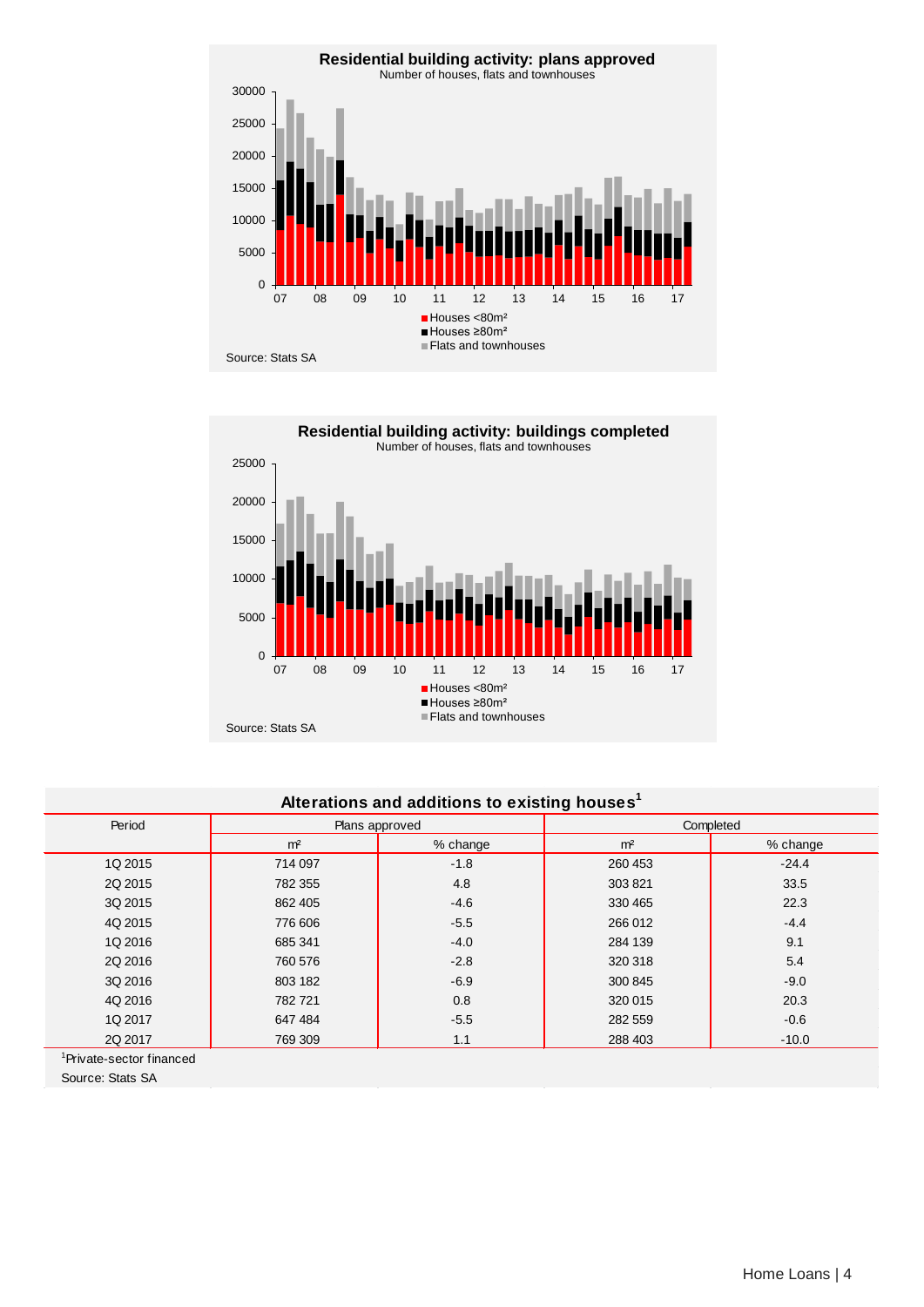



### **Building cost of new housing constructed1**

| Period  | Houses of <80m <sup>2</sup> |                | Houses of $\geq 80$ m <sup>2</sup> |                |                         | Flats and tow nhouses | Total                   |                |
|---------|-----------------------------|----------------|------------------------------------|----------------|-------------------------|-----------------------|-------------------------|----------------|
|         | Rand per m <sup>2</sup>     | $v/v$ % change | Rand per m <sup>2</sup>            | $v/v\%$ change | Rand per m <sup>2</sup> | $v/v$ % change        | Rand per m <sup>2</sup> | $v/v$ % change |
| 1Q 2015 | 3794                        | 25.8           | 6 1 2 9                            | 3.3            | 6943                    | 4.5                   | 5894                    | 4.9            |
| 2Q 2015 | 3810                        | 4.5            | 6 3 3 0                            | 5.2            | 6845                    | 8.4                   | 6 0 37                  | 4.3            |
| 3Q 2015 | 3887                        | 4.7            | 6465                               | 2.0            | 7493                    | 18.1                  | 6 3 5 0                 | 7.0            |
| 4Q 2015 | 3977                        | 0.8            | 6573                               | 5.7            | 7436                    | 10.1                  | 6400                    | 8.3            |
| 1Q 2016 | 4 1 7 6                     | 10.1           | 6474                               | 5.6            | 7 3 8 4                 | 6.3                   | 6415                    | 8.8            |
| 2Q 2016 | 4 0 7 6                     | 7.0            | 6 5 0 2                            | 2.7            | 7517                    | 9.8                   | 6 3 9 6                 | 5.9            |
| 3Q 2016 | 4 7 1 4                     | 21.3           | 6753                               | 4.5            | 7920                    | 5.7                   | 6747                    | 6.3            |
| 4Q 2016 | 4715                        | 18.6           | 6962                               | 5.9            | 7799                    | 4.9                   | 6859                    | 7.2            |
| 1Q 2017 | 4 9 8 6                     | 19.4           | 7 1 2 3                            | 10.0           | 8010                    | 8.5                   | 7 1 3 6                 | 11.2           |
| 2Q 2017 | 4 2 8 5                     | 5.1            | 7 0 8 3                            | 8.9            | 7892                    | 5.0                   | 6760                    | 5.7            |

1 Private-sector financed